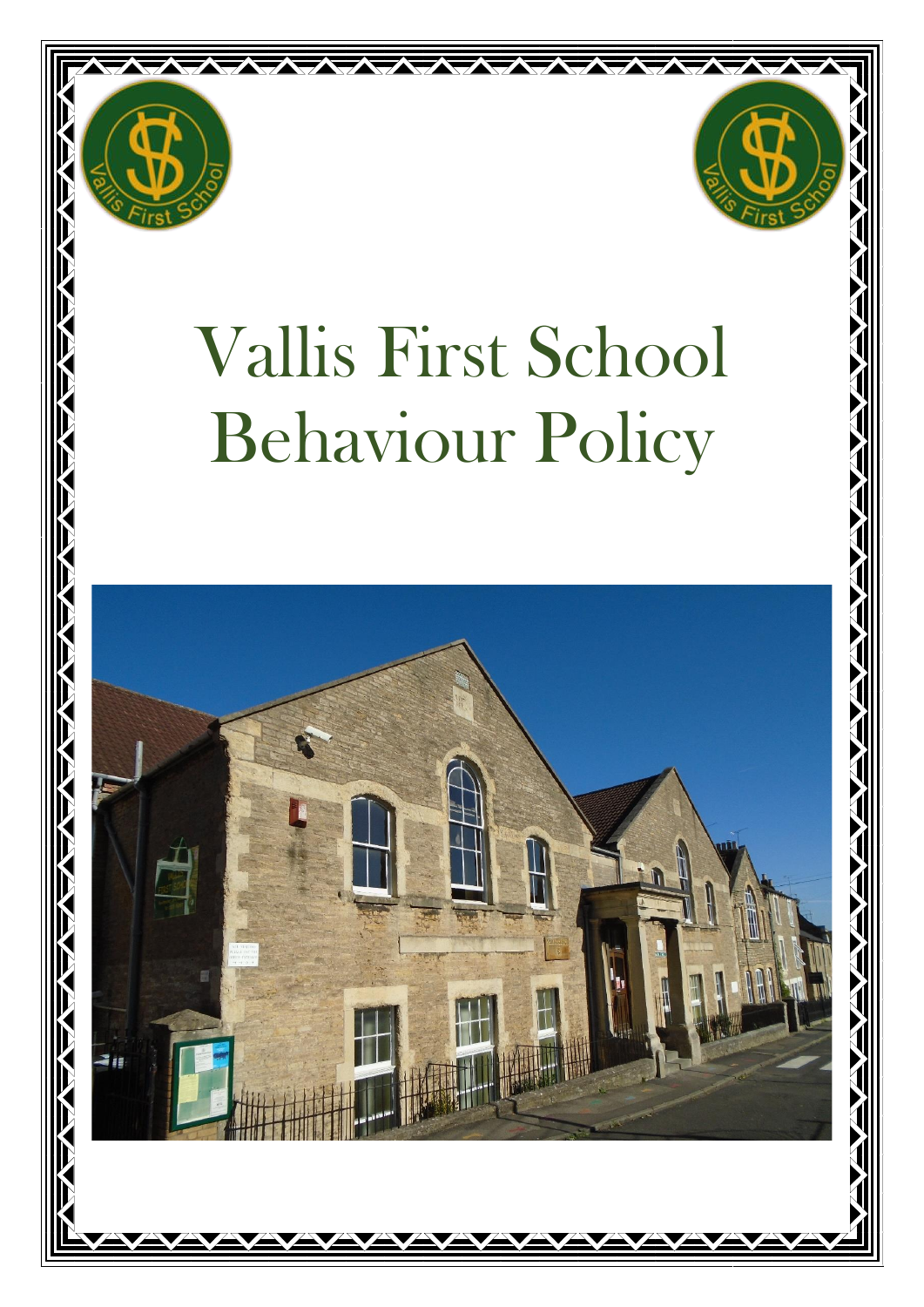# **THE FROME APPROACH**

The Frome Learning Partnership (FLP) aims to develop positive relationships for learning within all schools and to develop a common approach and greater consistency to managing behaviour as well as being better able to intervene early and meet individual children's needs.

The beliefs that underpin "The Frome Approach" are based on the following values:

- Behaviour is the responsibility of everyone working within the FLP
- Behaviour is a response to life experiences and their effects
- Early parenting experiences have a huge impact on how well children can manage at school
- Children can be functioning at a much younger age emotionally than their chronological age
- Children respond to the school environments and their peers; adults at school need to help them to make the right choices about their behaviour

In addition to this, four areas of development have been identified which underpin the FLP Approach.

- Early intervention/clear referral pathways
- Alternative curriculum opportunities
- Improving the exchange of information on vulnerable children at all transition points
- Training of all FLP staff on current education theory and principles with a particular focus on Attachment and Trauma

# *Expectations*

| <b>Staff</b>                                                                                                                                                                                                                                                       | <b>Children</b>                                                                                                                                                                              | <b>Parents</b>                                                                                                                                                                       |
|--------------------------------------------------------------------------------------------------------------------------------------------------------------------------------------------------------------------------------------------------------------------|----------------------------------------------------------------------------------------------------------------------------------------------------------------------------------------------|--------------------------------------------------------------------------------------------------------------------------------------------------------------------------------------|
| $\blacktriangleright$<br>To treat children with respect<br>➤<br>To know their children and<br>know their names                                                                                                                                                     | $\triangleright$ To treat adults and other<br>children with respect                                                                                                                          | $\triangleright$<br>their<br>child<br>To<br>ensure<br>arrives in good time and with the<br>correct clothing and equipment                                                            |
| To have high expectations of<br>➤<br>themselves and the children<br>➤<br>To model good behaviour<br>➤<br>To teach and promote social<br>and emotional aspects of learning<br>To investigate<br>➤<br>incidents<br>carefully and promptly listening to<br>both sides | ➤<br>To work hard in class and<br>allow others to work<br>$\triangleright$ To obey the agreed class<br>and golden rules<br>To look after other children<br>$\triangleright$<br>in the school | ➤<br>To ensure that on school<br>days children have had a good<br>night's sleep and preferably a good<br>breakfast<br>➤<br>To support their children in<br>completing their homework |
| To ensure the classroom and<br>➤<br>other areas of the school provide a<br>safe<br>attractive learning<br>and<br>environment.<br>$\triangleright$ To prepare lessons carefully                                                                                     | $\triangleright$ To report bullying or any<br>accident or incident<br>➤<br>To look after the school                                                                                          | $\triangleright$<br>To treat school staff and<br>other school families with respect<br>$\triangleright$<br>To model good behaviour<br>to their children particularly around          |
| to meet the needs and abilities of all<br>children<br>To apply rewards<br>➤<br>and<br>sanctions consistently and fairly<br>To work with families and<br>➤<br>other agencies to ensure children's<br>needs are met                                                  | equipment                                                                                                                                                                                    | the school site<br>➤<br>To respect the school and<br>class rules<br>$\triangleright$<br>To notify the school of their                                                                |
| To work with other Frome<br>schools to ensure smooth transition                                                                                                                                                                                                    |                                                                                                                                                                                              | child's needs                                                                                                                                                                        |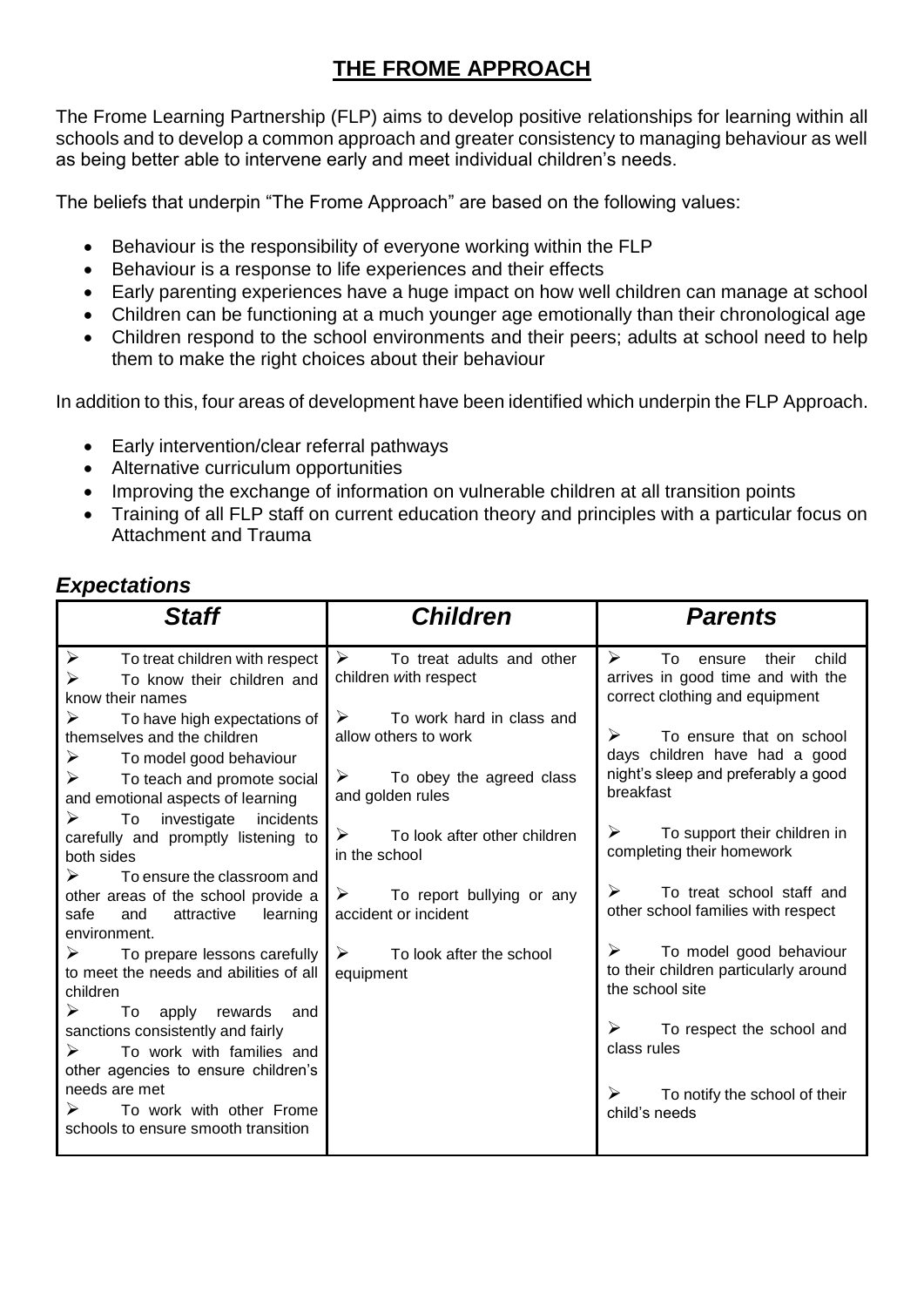**At Vallis First School we consistently look for positive behaviours; we respond to** 

**children with calmness and non-judgemental kindness and have clear, shared** 

| boundaries.                           |                                                                                                              |                                                                                              |  |  |
|---------------------------------------|--------------------------------------------------------------------------------------------------------------|----------------------------------------------------------------------------------------------|--|--|
| Visible adult<br>consistencies        | At Vallis we look for children<br>who follow the Golden<br>Rules.                                            | Rewards<br>At Vallis children will be<br>recognised and celebrated in<br>the following ways: |  |  |
| 1. First attention to<br>best conduct | Do be gentle. Don't hurt<br>1.<br>anybody.<br>Do be kind and helpful.<br>2.<br>Don't hurt people's feelings. | Recognition in class<br>Shared with parents<br><b>Phase Leader recognition</b>               |  |  |
| 2. Consistent routines                | Do work hard, Don't<br>3.<br>waste time.<br>Do listen, Don't<br>4.                                           | <b>Celebration Assembly</b><br><b>Powerful Learners Book</b>                                 |  |  |
| 3. Calm communication                 | interrupt.<br>Do look after property.<br>5.<br>Don't waste or<br>damage<br>things.                           | Headteacher stickers<br>Class reward systems<br>Golden Time/Children                         |  |  |

At Vallis we are ready to learn, respectful of each other and safe at all times.

## **Supporting Positive Behaviours**

For the majority of children, the rewards, consistent high expectations, ethos of the school and praise supports them in showing good behaviours and making good choices. Some children need support with this and appropriate behaviour plans are put in place. All children are supported in making good choices through our PSHE curriculum. It was agreed that consequences are more effective if the pupil understands the reason/s. All staff are asked to ensure that this is the case. Consequences need to reflect the seriousness of the behaviour. Pupils, staff and parents need to be aware of the responses to behaviour and when the consequences are serious. The table below indicates appropriate responses. Where pupils are removed from the classroom, this is to enable the pupil to calm down and focus on a positive activity and for the remaining pupils to continue their lesson without further interruption.

| <b>Behaviour Type</b>                                                                                                                                                                     | <b>Consequence</b>                                                                                                                                        | Who is involved                                                |
|-------------------------------------------------------------------------------------------------------------------------------------------------------------------------------------------|-----------------------------------------------------------------------------------------------------------------------------------------------------------|----------------------------------------------------------------|
|                                                                                                                                                                                           |                                                                                                                                                           |                                                                |
| Non-contact irritating (affecting 1. Reminder of Golden Rules.<br>others) e.g. calling out, making 2. If repeated, then warning<br>noises, chatting to friends at<br>inappropriate times. | and a reminder of the<br>consequence.<br>3. If<br>repeated<br>again                                                                                       | Child and teacher. Parents<br>involved if behavior persistent. |
| "Contact-irritating' e.g. fiddling<br>with hair, poking                                                                                                                                   | consequence:<br><b>Reception: Brief thinking time</b><br>near or with an adult.<br>KS1: Move name from green.<br>Child<br>given<br>a<br>reminder/warning. |                                                                |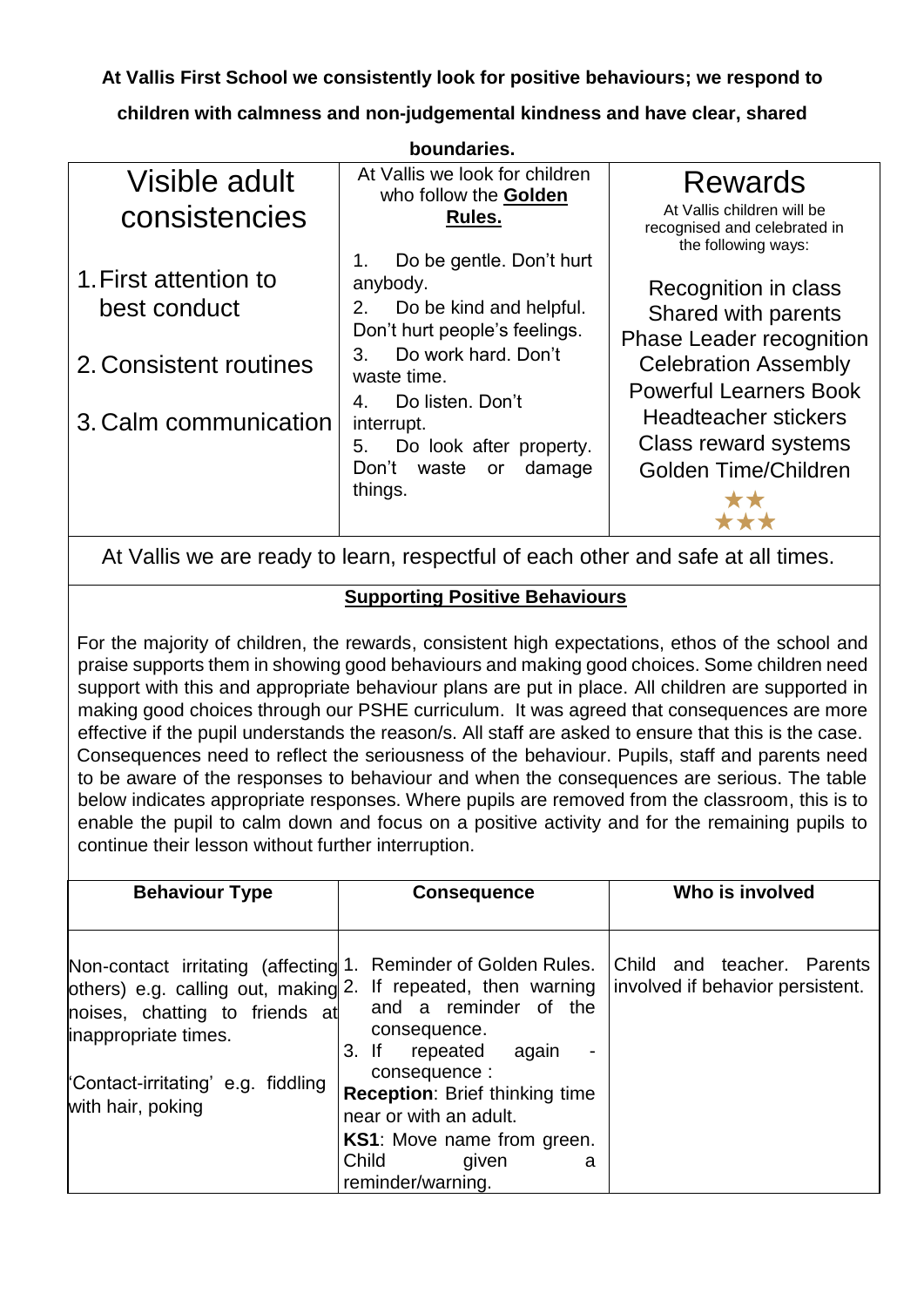|                                                                                                                                                                                                                  | KS2: Name recorded privately                                                                                                                                                                                                                                                                                                                      |                                                                                                                                                                                                                                                                                                                                 |  |  |
|------------------------------------------------------------------------------------------------------------------------------------------------------------------------------------------------------------------|---------------------------------------------------------------------------------------------------------------------------------------------------------------------------------------------------------------------------------------------------------------------------------------------------------------------------------------------------|---------------------------------------------------------------------------------------------------------------------------------------------------------------------------------------------------------------------------------------------------------------------------------------------------------------------------------|--|--|
| <b>Repetition</b><br>of<br>described above.<br>Intentional contact,<br>showing   Leader.<br>aggression e.g. hitting, kicking,<br>spitting, name calling, exclusive In KS2, if the child's name is<br>behaviours. | behaviours In KS1 they miss 5 minutes of<br>Golden Time on Friday. Time<br>out in another class - Phase<br>noted 3 times, they miss all of<br>Golden time on Friday.                                                                                                                                                                              | Class<br>teacher<br>informed<br>if.<br>incident happens at playtime or<br>lunchtime.<br>If necessary, parents of both<br>parties notified and assured<br>that the situation has been<br>dealt with.<br><b>Parents and Senior Leadership</b><br>Team member/Headteacher<br>involved if situation ongoing or<br>injury to victim. |  |  |
| If poor choices means a loss of some Golden Time on a Friday, the children can, by making good<br>choices, earn this time back.                                                                                  |                                                                                                                                                                                                                                                                                                                                                   |                                                                                                                                                                                                                                                                                                                                 |  |  |
| Defiance<br>Persistent refusal after being with senior staff - Phase<br>asked to carry out instructions or Leader, Assistant Head or<br>complete work                                                            | Time out in another class or<br>Headteacher.                                                                                                                                                                                                                                                                                                      | <b>Class</b><br>teacher<br>parents<br>and<br> f <br>initially.<br>then<br>on-going,<br><b>Headteacher and SENCO</b>                                                                                                                                                                                                             |  |  |
| Lunchtimes<br>Any behaviours that do not follow<br>our Golden Rules.                                                                                                                                             | 1. Reminder<br>of Golden<br>Rules.<br>$2.$ If<br>repeated,<br>then<br>warning and a reminder<br>of the consequence.<br>$3.$ If<br>repeated again<br>$\overline{\phantom{a}}$<br>consequence :<br>Time sat out from play.<br>4. If poor choices continue<br>to be made, they are to<br>sent in<br>to the<br>be<br>Lunchtime<br>Support<br>Teacher. | MDSA's and Lunchtime Support<br>Teachers.<br>Class teachers to be informed.                                                                                                                                                                                                                                                     |  |  |

## **RESTORATIVE APPROACHES - SUMMARY**

When pupils make a mistake, they will be supported to learn about the consequences for other people and to think about how to put things right. Restorative Approaches provide tools whereby a pupil who has made a poor choice becomes accountable to those he/she has harmed. The aim is to facilitate communication and dialogue, which restores and promotes reconciliation.

Restorative approaches are underpinned by;

**Respect** – listening to all members of the school community

**Responsibility** – enabling and encouraging people to take responsibility for their actions

**Reparation** – Seeking opportunities to repair the harm that has been caused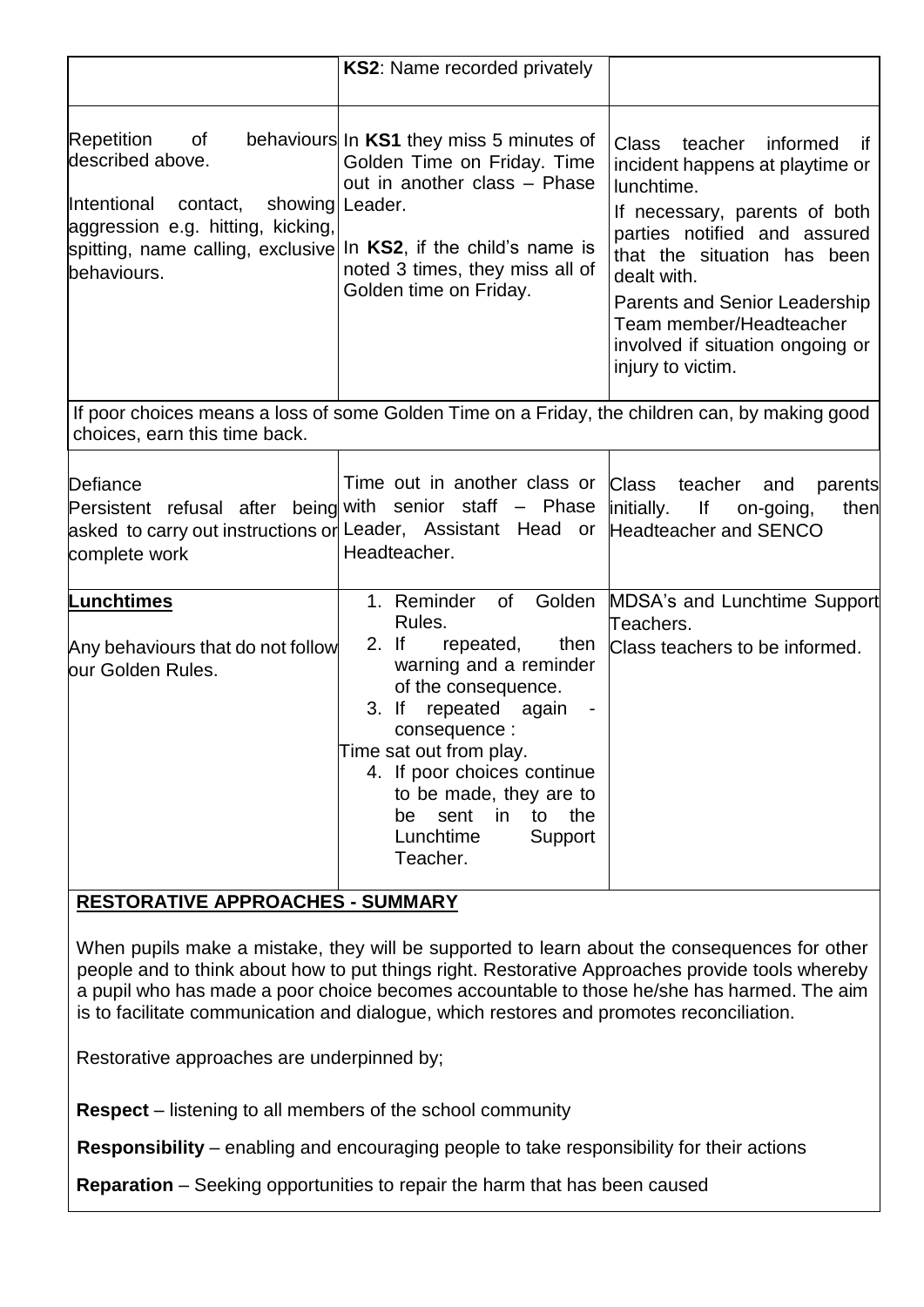**Re-integration** – applying a robust response, which is also a learning process. The aim being to solve the problem while allowing young people to remain included and involved in education

When a member of staff is dealing with an incident, they can do so in a way that promotes these principles.

Wherever possible, inappropriate behaviour will be dealt with restoratively. The restorative approach is based on

### **6 key questions, which constitute a 'restorative enquiry'.**

By using these questions, you will facilitate a restorative approach to resolving conflict

What happened? What were people thinking? How did this make people feel? Who has been affected? What should we do to put things right? How can we do things differently in the future?

These questions are designed to assist pupils to better understand the connection between their thoughts, feelings and actions. A restorative enquiry can challenge the pupil to be aware of the effects of his or her actions on others and provide an opportunity to put things right.

Pupils may be brought together by a member of staff for a **restorative discussion** in an attempt to resolve the situation. Classes may be led in a **restorative class conference**.

#### **Vallis Powerful Learners**

We are seeking to encourage good learning behaviours and we use four characters to help the children to understand what good learning behaviours look like. These are:

- Being a Tough Tortoise and not giving up
- ➢ Being a Team Ant and working well together
- ➢ Being a Wise Owl and solving problems
- Being a Sensible Squirrel and making good use of resources.

These learning behaviours are used throughout the school and are celebrated in a Friday Assembly.

# **Physical Intervention**

#### **Vallis First School has adopted the Model Policy recommended by Somerset County Council.**

**This policy is placed within the Behaviour and Discipline Policy and it is part of a graded response. It also connects to, and should be consistent with, policies on Health and Safety, Child Protection and Safeguarding, Equality and Special Educational Needs.**

#### **1. INTRODUCTION**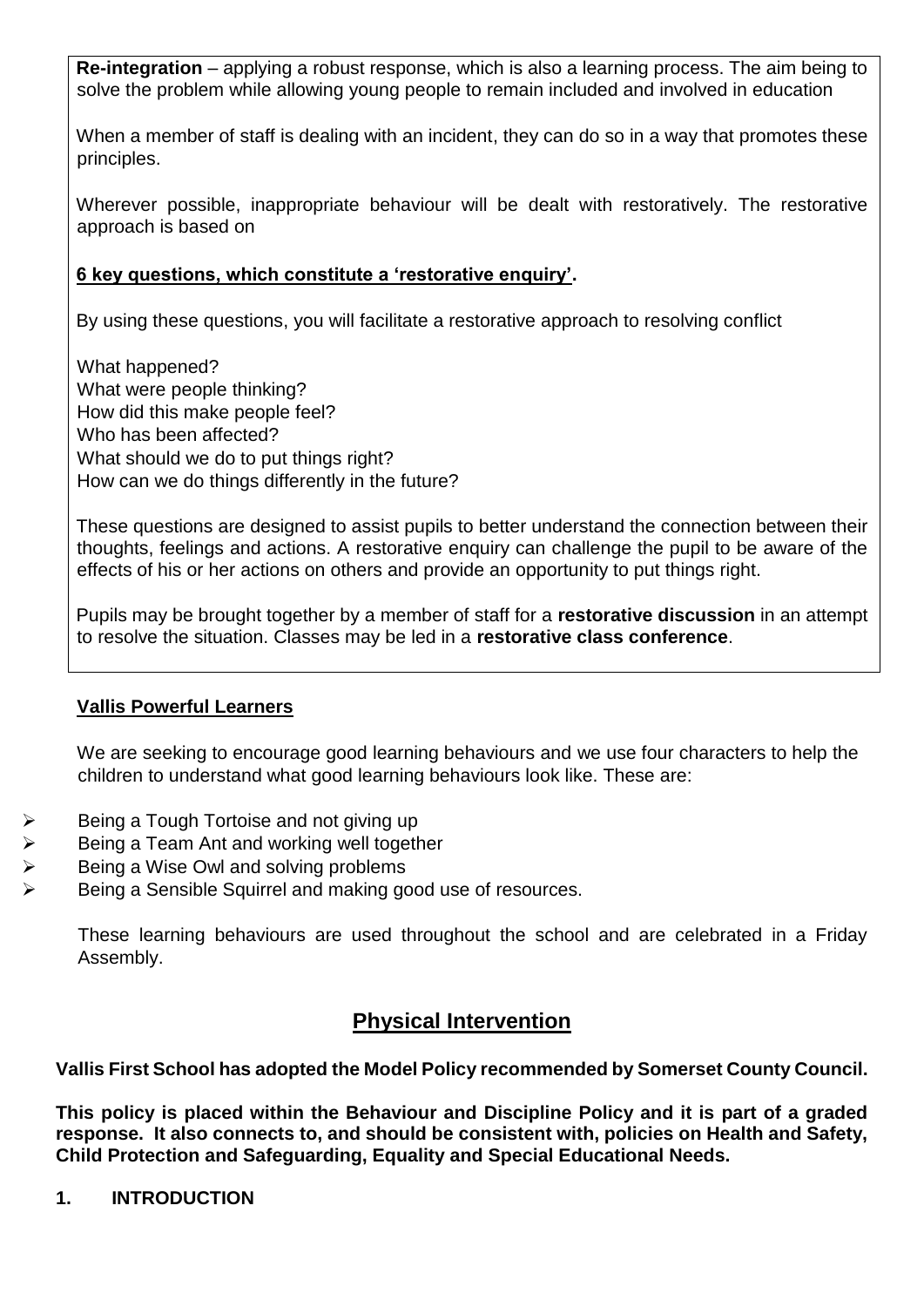In Vallis First School we believe that pupils need to be safe, know how to behave, and know that the adults around them are able to manage them safely and confidently. For a very small minority of pupils only will the use of physical intervention be needed, and, on such occasions, acceptable forms of intervention are used. Physical Intervention is used only after other strategies have been tried or when the safety of adults or children is being compromised.

The majority of pupils behave well and conform to the expectations of our school. We have responsibility to operate an effective behaviour policy that encompasses preventative strategies for tackling inappropriate behaviour in relation to the whole school, each class, and individual pupils.

The majority of the school staff are trained using TEAMTEACH and have an understanding of what challenging behaviours might be communicating. They need to know what the options open to them are, and they need to be free of undue worries about the risks of legal action against them if they use appropriate physical intervention. Parents need to know that their children are safe with us, and they need to be properly informed if their child is the subject of a Restrictive Physical Intervention, including the nature of the intervention, and the rationale for its use.

#### **2. DEFINITION OF "RESTRICTIVE PHYSICAL INTERVENTION"**

The Law allows for teachers and other persons authorised by the Headteacher to use Restrictive Physical Intervention to prevent a pupil from doing or continuing to do any of the following:-

- committing a criminal offence
- **•** injuring themselves or others
- causing damage to property
- engaging in any behaviour which is prejudicial to maintain the good order and discipline at the school.

"Restrictive Physical Intervention" is the term used by the DfE to include interventions where bodily contact using force is used. It refers to any instance in which a teacher or other adult authorised by the Headteacher has to, in specific circumstances, use "reasonable force" to control or restrain pupils. There is no legal definition of "reasonable force". However, there are two relevant considerations:

- the use of force can be regarded as reasonable only if the circumstances of an incident warrant it;
- the degree of force must be in proportion to the circumstances of the incident and the seriousness of the behaviour or consequences it is intended to prevent.

The definition of physical force also includes the use of mechanical devices (eg. splints on the pupil prescribed by medical colleagues to prevent self-injury), forcible seclusion or use of locked doors. It is important for staff to note that, although no physical contact may be made in the latter situations, this is still regarded as a Restrictive Physical Intervention.

## **3. WHEN THE USE OF RESTRICTIVE PHYSICAL INTERVENTIONS MAY BE APPROPRIATE IN VALLIS FIRST SCHOOL**

Restrictive Physical Interventions will be used when all other strategies have failed, and therefore only as a **last resort**. However there are other situations when physical handling may be necessary, for example in a situation of clear danger or extreme urgency. Certain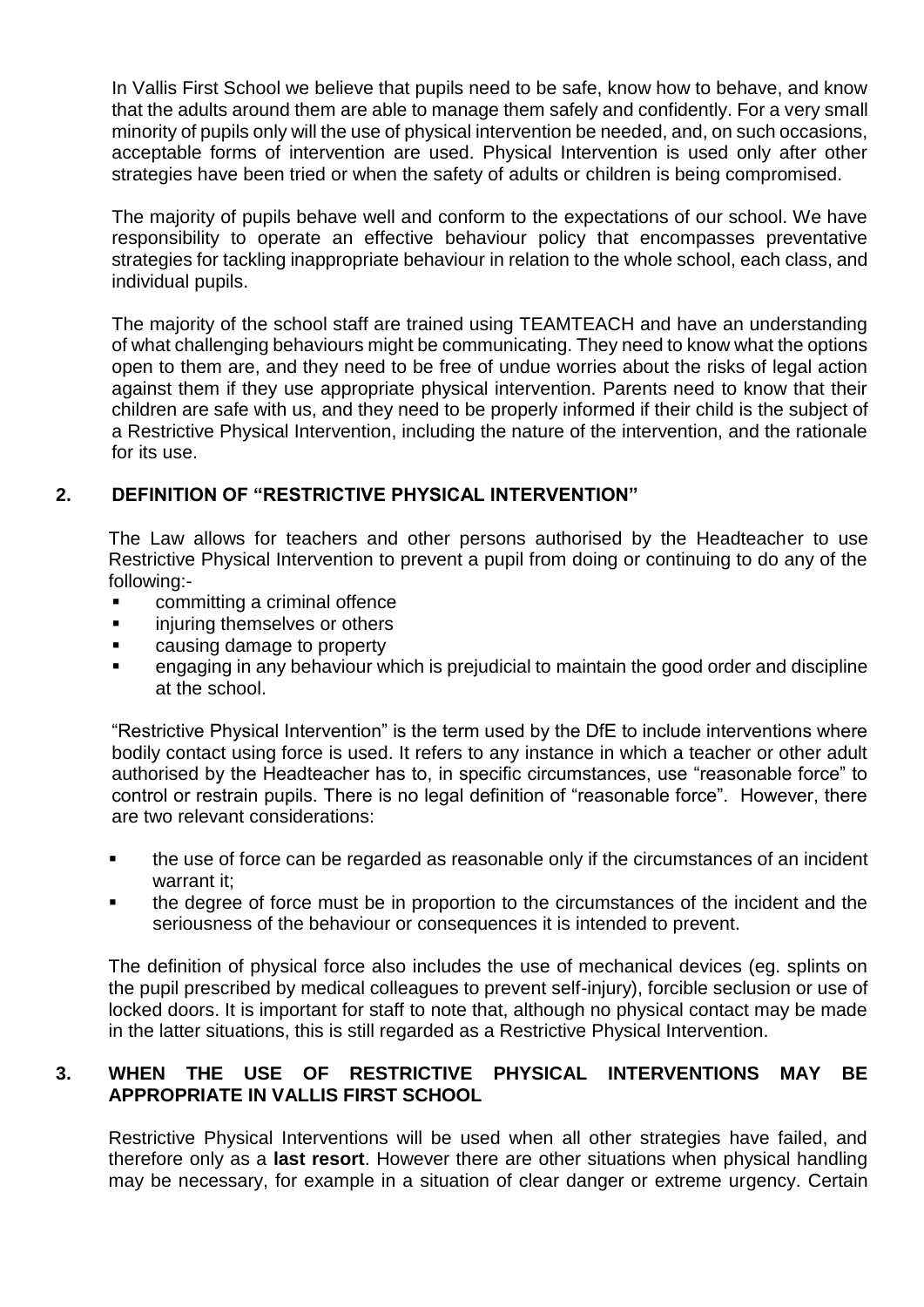pupils may become distressed, agitated, and out of control, and need calming with a brief Restrictive Physical Intervention that is un-resisted after a few seconds.

The safety and well-being of all staff and pupils are important considerations. Under certain conditions this duty must be an over-riding factor.

#### **The majority of staff are trained and authorised to use Physical Intervention.**

We take the view that staff should not be expected to put themselves in danger, and that removing pupils and themselves is the right thing to do. We value staff efforts to rectify what can be very difficult situations and in which they exercise their duty of care for the pupils.

#### **Names of Authorised staff – see front of Record of restraint incidents**

#### **4. PLANNING FOR THE USE OF RESTRICTIVE PHYSICAL INTERVENTIONS IN VALLIS FIRST SCHOOL**

Staff will use the minimum force needed to restore safety and appropriate behaviour.

The principles relating to the intervention are as follows:-

- Restrictive Physical Intervention is an act of care and control, not punishment.
- staff will only use it when there are good grounds for believing that immediate action is necessary and in the pupil's and/or other pupil's best interests
- staff will take steps in advance to avoid the need for Restrictive Physical Intervention through dialogue and diversion, and the pupil will be warned, at their level of understanding, that Restrictive Physical Intervention will be used unless they cease the unacceptable behaviour
- **•** only the minimum force necessary will be used to prevent severe distress, injury, or damage
- staff will be able to show that the intervention used was in keeping with the incident
- every effort will be made to secure the presence of other staff, and these staff may act as assistants and/or witnesses
- as soon as it is safe, the Restrictive Physical Intervention will be relaxed to allow the pupil to regain self-control
- a distinction will be maintained between the use of a one-off intervention which is appropriate to a particular circumstance, and the using of it repeatedly as a regular feature of school policy
- escalation will be avoided at all costs, especially if it would make the overall situation more destructive and unmanageable
- the age, understanding, and competence of the individual pupil will always be taken into account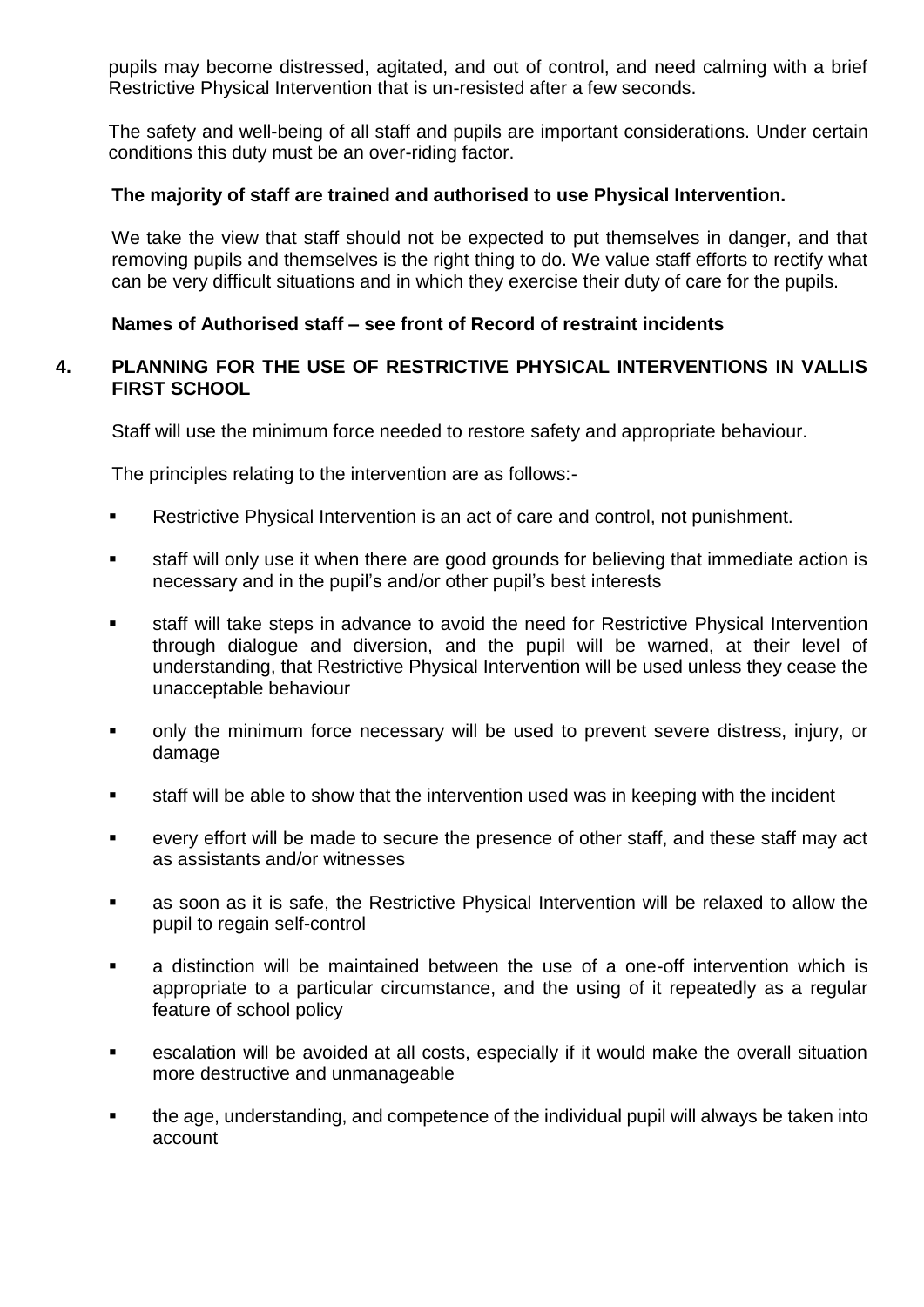- in developing Positive Behaviour Plans, consideration will be given to approaches appropriate to each pupil's circumstance including special educational needs and disabilities.
- procedures are in place, through the pastoral system of the school, for supporting and debriefing pupils and staff after every incident of Restrictive Physical Intervention, as it is essential to safeguard the emotional well-being of all involved at these times.

### **5. ACCEPTABLE FORMS OF INTERVENTION IN VALLIS FIRST SCHOOL**

- There are occasions when staff will have cause to have physical contact with pupils for a variety of reasons, for example:
	- ❑ to comfort a pupil in distress (so long as this is appropriate to their age);
	- ❑ to gently direct a pupil;
	- ❑ for curricular reasons (for example in PE, Drama etc);
	- ❑ in an emergency to avert danger to the pupil or pupils;
	- ❑ in rare circumstances, when Restrictive Physical Intervention is warranted.
- **■** In all situations where physical contact between staff and pupils takes place, staff must consider the following:
	- ❑ the pupil's age and level of understanding;
	- ❑ the pupil's individual characteristics and history;
	- ❑ the location where the contact takes place (it should not take place in private without others present).

Physical contact is never made as a punishment, or to inflict pain. All forms of corporal punishment are prohibited. Physical contact will not be made with the participants neck, breasts, abdomen, genital area, other sensitive body parts, or to put pressure on joints. It will not become a habit between a member of staff and a particular pupil. [Should a pupil appear to **enjoy** physical contact this must not be sought via Restrictive Physical Intervention.]

## **6. DEVELOPING A POSITIVE BEHAVIOUR PLAN IN VALLIS FIRST SCHOOL**

If a pupil is identified for whom it is felt that Restrictive Physical Intervention is likely, then a Positive Behaviour Plan will be completed. This Plan will help the pupil and staff to avoid difficult situations through understanding the factors that influence the behaviour and identifying the early warning signs that indicate foreseeable behaviours that may be developing. The plan will include:-

- ❑ involving parents/carers and pupils to ensure they are clear about what specific action the school may take, when and why
- ❑ a risk assessment to ensure staff and others act reasonably, consider the risks, and learn from what happens
- ❑ preventative strategies as a record of risk reduction options that have been examined and discounted at review, as well as those used
- ❑ managing the pupil, strategies to de-escalate a conflict, and stating at which point a Restrictive Physical Intervention is to be used
- ❑ identifying key staff who know exactly what is expected. It is best that these staff are well known to the pupil
- ❑ ensuring a system to summon additional support